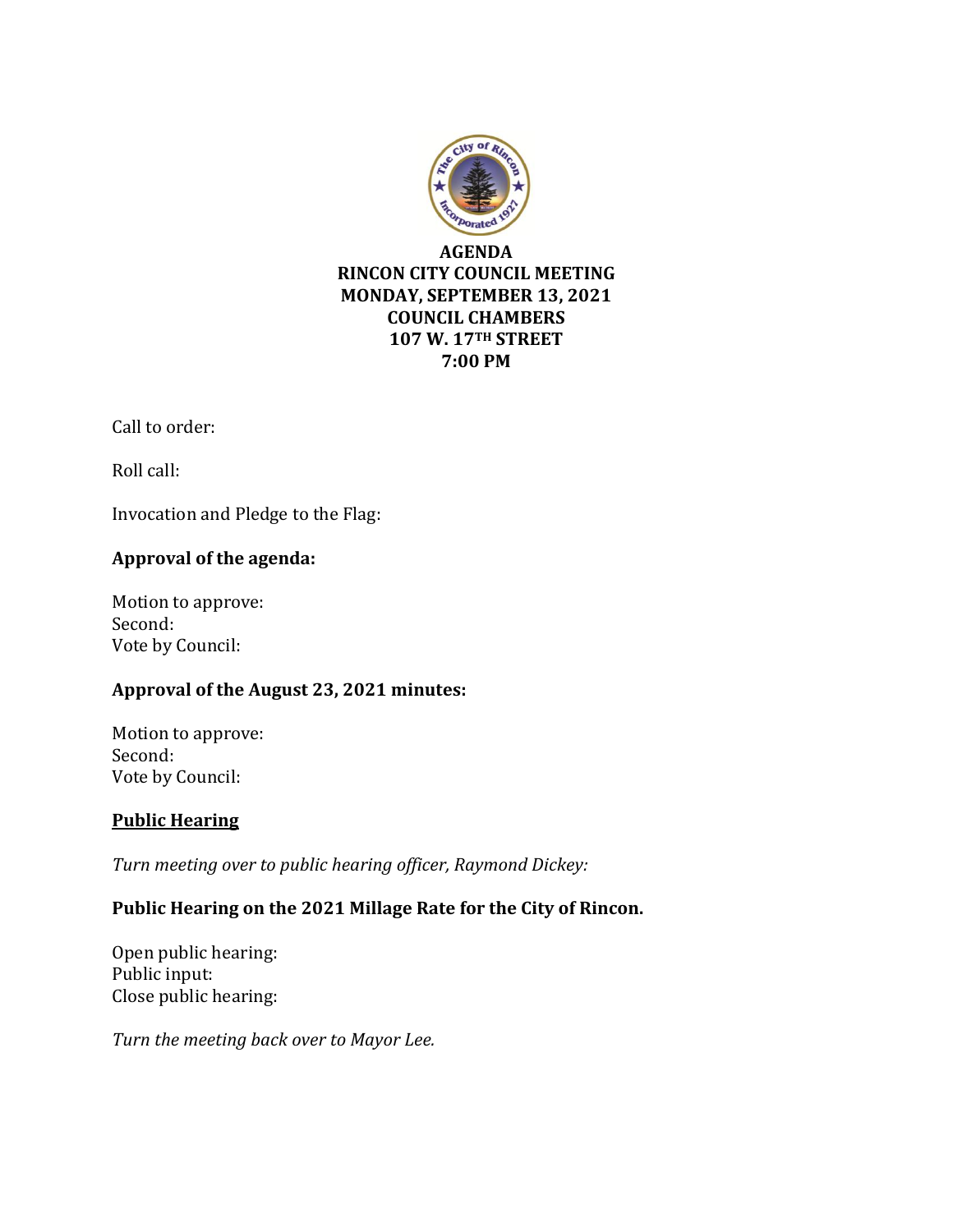**Vote on the request to approve the 2021 Millage Rate for the City of Rincon.**

Motion to approve: Second: Vote by Council:

### **New Business:**

**1. First Baptist Church of Rincon requests Special Events Permits for a Pumpkin Patch event to be held October 15 – 31 and a North Pole drive thru event to be held December 10 - 11.**

Motion to approve: Second: Vote by Council:

**2. A petition has been filed by Steven Howard requesting a 10 ft. rear setback variance to place a back porch on the property located at 206 Boulder Court. The property is owned by Howard Premier Homes Inc. The property is zoned R-4 (Single Family Residential). (Map and Parcel # R2600054)**

Motion to approve: Second: Vote by Council:

**3. Sikes Brothers, Inc. request approval of pay request #1 in the amount of \$107,032.27.00 for the 2021 Rincon TSPLOST – Lockner Drive. LI #320.4100.549102** 

Motion to approve: Second: Vote by Council:

**4. R.B. Baker Construction request approval of pay request #3 in the amount of \$3,266.55 for the 2021 Rincon TSPLOST - Georgia and Savannah Avenues. LI #320.4100.549102** 

Motion to approve: Second: Vote by Council: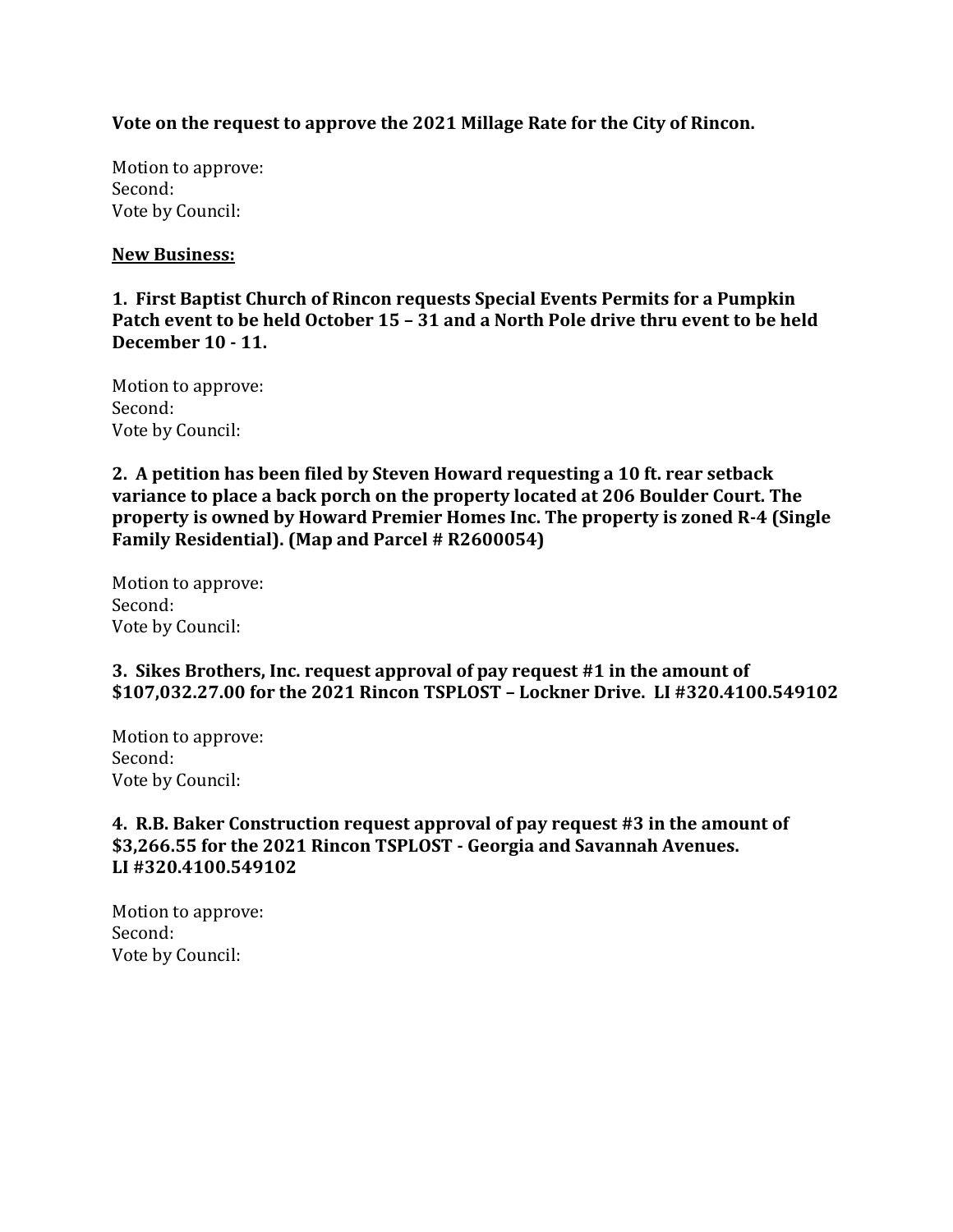# **5. Southern Civil, LLC request approval of final pay request, #3 in the amount of \$1,000.00 for the OmniTrax Utility Extension Pump Station Upgrade. LI #510.9501.541490**

Motion to approve: Second: Vote by Council:

## **6. Request approval to purchase chemicals for the WWTP from CedarChem, LLC in the amount of \$16,425.00. LI #506.4335.531123**

Motion to approve: Second: Vote by Council:

### **7. Request to approve the following appointments to the City of Rincon Planning and Zoning Board: Eric Hills and Kelly Durrence.**

Motion to approve: Second: Vote by Council:

# **8. Construction Development Investors request approval to appear before Council to discuss Blandford Villas project.**

Motion to approve: Second: Vote by Council:

### **9. Administrative Reports:**

(b) City Engineer (h) Wastewater (c) Chief of Police (i) Finance (d) Fire Department (j) Lost Plantation (e) Building/Zoning Dept. (k) Mayor and Council (f) Recreation Dept.

(a) City Manager (g) Water/Sewer/Public Works

#### **10. Executive session to discuss personnel, pending litigation, attorney client privilege, and real estate.**

| Motion:          |
|------------------|
| Second:          |
| Vote by Council: |